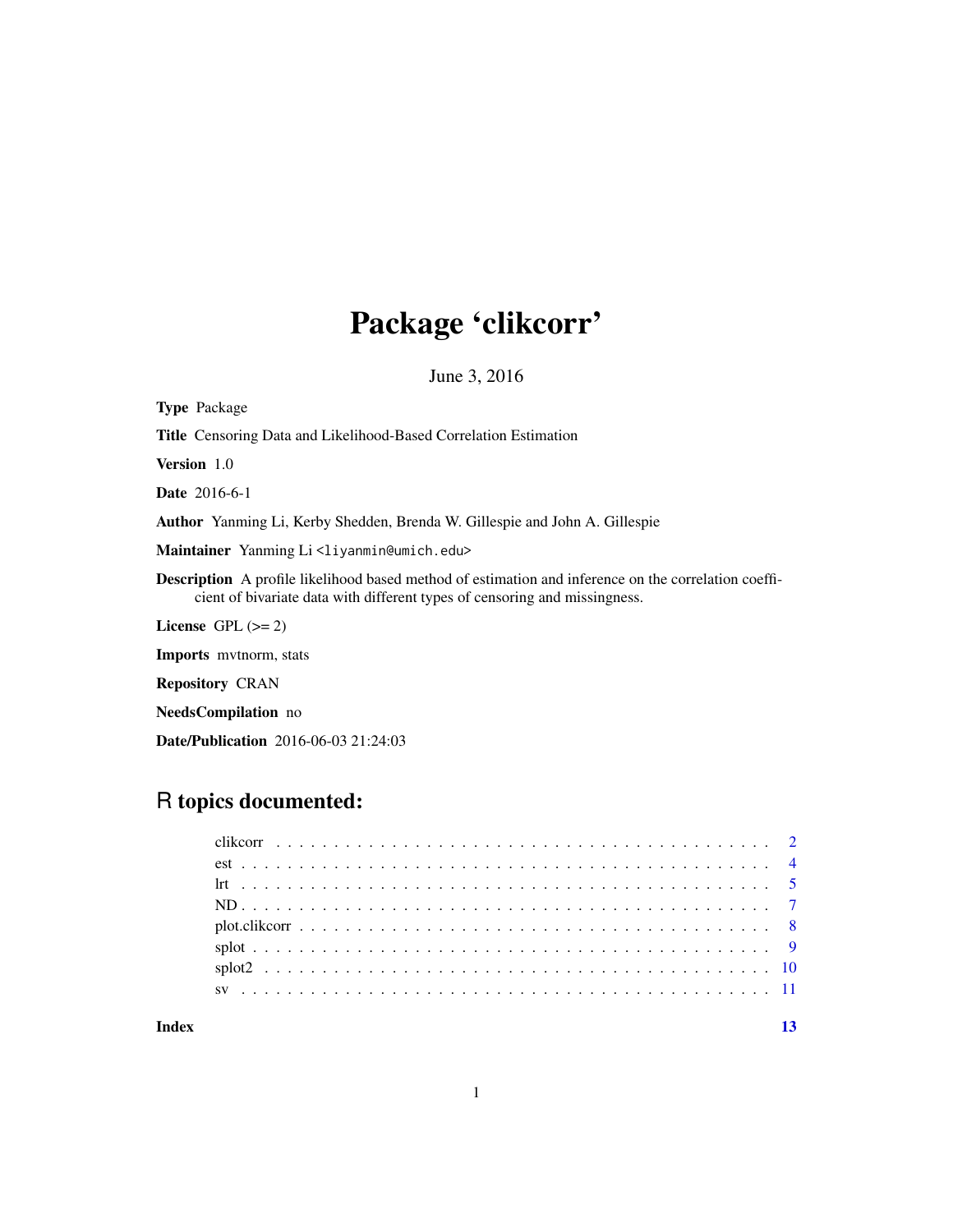<span id="page-1-0"></span>

#### Description

A profile likelihood based method of estimation and hypothesis testing on the correlation coefficient of bivariate data with different types of cencoring.

#### Usage

```
clikcorr(data, lower1, upper1, lower2, upper2, cp = 0.95, dist = "n",
df = 4, sv = NA, nlm = FALSE, ...)
## Default S3 method:
clikcorr(data, lower1, upper1, lower2, upper2, cp = 0.95, dist = "n",
df = 4, sv = NA, nlm = FALSE, ...)
## S3 method for class 'clikcorr'
print(x, \ldots)## S3 method for class 'clikcorr'
summary(object, ...)
```
#### Arguments

| data      | a data frame name.                                                                                                                                                                       |
|-----------|------------------------------------------------------------------------------------------------------------------------------------------------------------------------------------------|
| lower1    | the lower bound of the first of the two variables whose correlation coefficient to<br>be calculated.                                                                                     |
| upper1    | the upper bound of the first of the two variables whose correlation coefficient to<br>be calculated.                                                                                     |
| lower2    | the lower bound of the second of the two variables whose correlation coefficient<br>to be calculated.                                                                                    |
| upper2    | the upper bound of the second of the two variables whose correlation coefficient<br>to be calculated.                                                                                    |
| cp        | confidence level for the confidence interval.                                                                                                                                            |
| dist      | working distribution. By default, dist="n" assuming the data from a bivariate<br>normal distribution. Set dist="t" if the data are assumed generated from a<br>bivariate t-distribution. |
| df        | degree of freedom of the bivariate t-distribution when dist="t". By default<br>$df=4$ .                                                                                                  |
| <b>SV</b> | user specified starting values for the vector of (mean1, mean2, var1, corr, var2).                                                                                                       |
| nlm       | use nlm as the optimization method to minimize the negative log (profile) like-<br>lihood. By default nlm=FALSE and optim is used to maximize the log (profile)<br>likelihood.           |
| X         | an object of class "clikcorr", i.e., a fitted model.                                                                                                                                     |
| object    | an object of class "clikcorr", i.e., a fitted model.                                                                                                                                     |
| $\cdots$  | not used.                                                                                                                                                                                |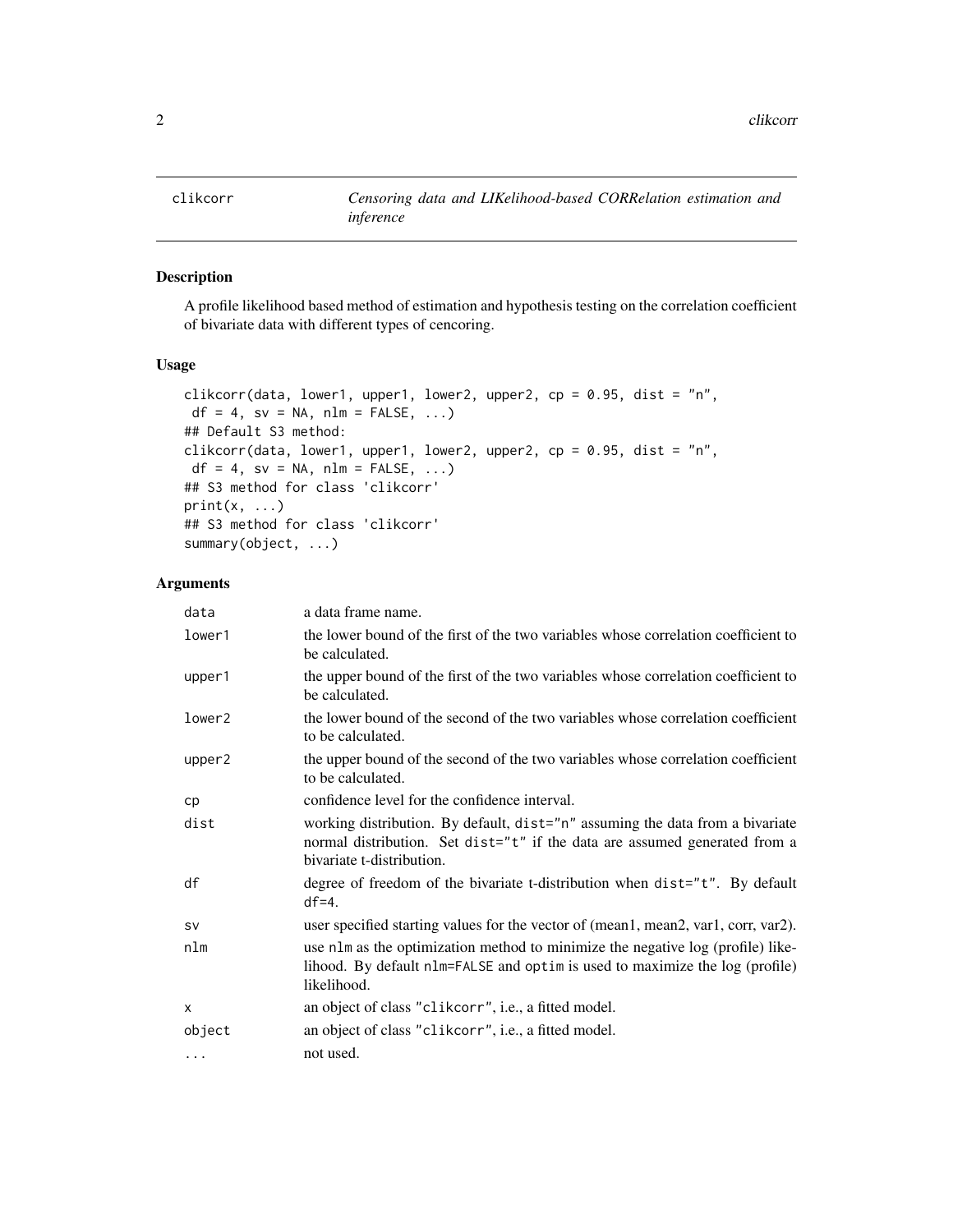#### clikcorr 3

#### Details

clikcorr conducts point estimation and hypothesis testing on the correlation coefficient of bivariate data with different types of cencoring.

#### Value

A list with components:

| pairName     | variable names for the input paired data structure in the clikcorr class.                                         |
|--------------|-------------------------------------------------------------------------------------------------------------------|
| pairData     | a paired data structure in the clikeorr class.                                                                    |
| dist         | Normal or t distribution.                                                                                         |
| df           | degree of freedom for t distribution.                                                                             |
| coefficients | maximum likelihood estimate (MLE) of the correlation coefficient.                                                 |
| Cov          | estimated variance covariance matrix.                                                                             |
| Mean         | estimated means.                                                                                                  |
| СI           | unsymmetric profile confidence interval for the estimated correlation coefficient.                                |
| PØ           | p-value for likelihood ratio test with null hypothesis says that the true correlation<br>coefficient equals zero. |
| logLik       | the value of the log likelihood at MLE.                                                                           |

#### Author(s)

Yanming Li, Kerby Shedden, Brenda W. Gillespie and John A. Gillespie.

#### References

Yanming Li, Kerby Shedden, Brenda W. Gillespie and John A. Gillespie (2016). Calculating Profile Likelihood Estimates of the Correlation Coefficient in the Presence of Left, Right or Interval Censoring and Missing Data.

#### Examples

```
data(ND)
logND <- log(ND)
logND1 <- logND[51:90,]
obj <- clikcorr(logND1, "t1_OCDD", "t2_OCDD", "t1_HxCDF_234678", "t2_HxCDF_234678")
## Not run:
clikcorr(logND, "t1_OCDD", "t2_OCDD", "t1_HxCDF_234678", "t2_HxCDF_234678")
clikcorr(logND, "t1_OCDD", "t2_OCDD", "t1_HxCDF_234678", "t2_HxCDF_234678",
 nlm=TRUE)
clikcorr(logND, "t1_OCDD", "t2_OCDD", "t1_HxCDF_234678", "t2_HxCDF_234678",
 method="BFGS")
```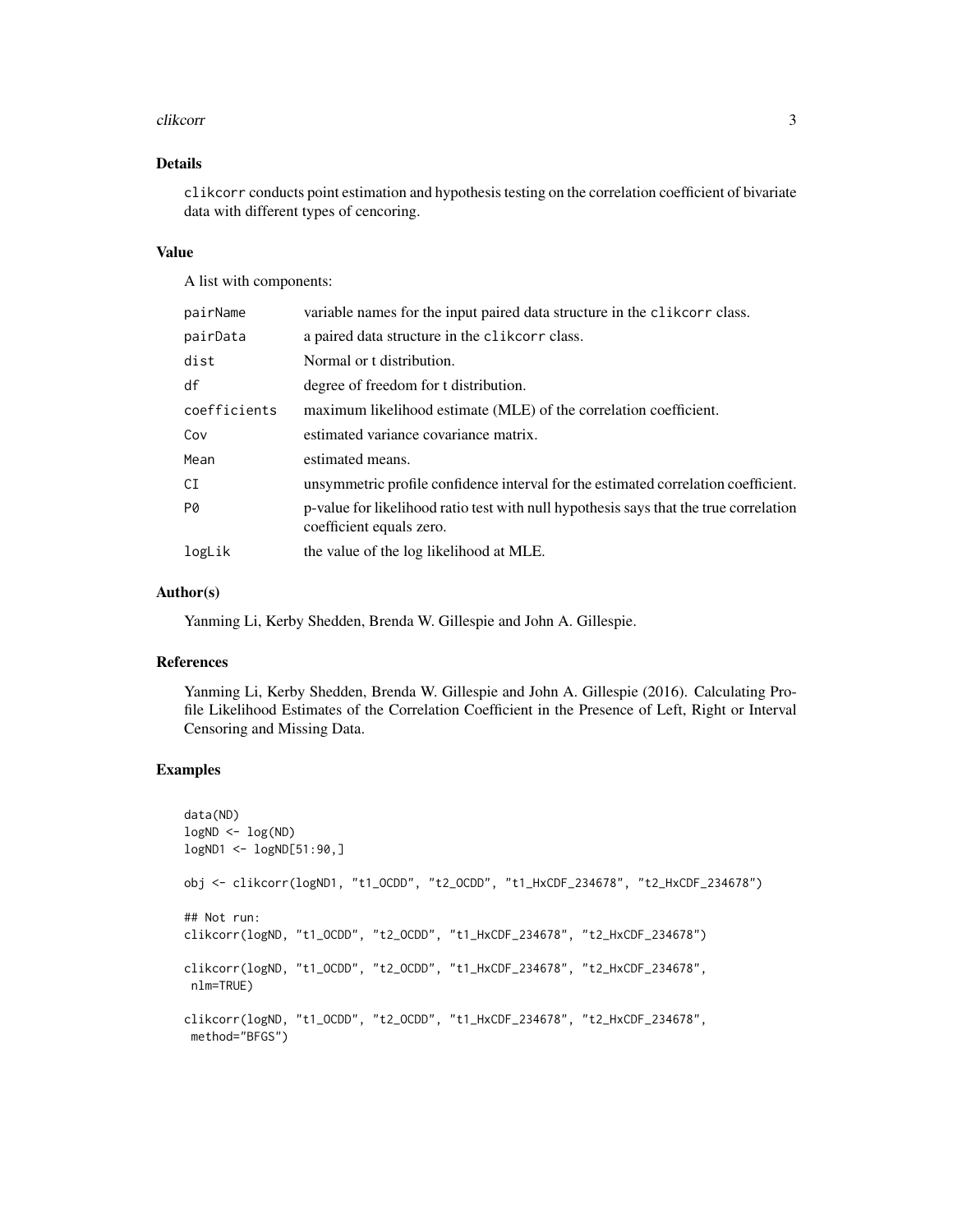<span id="page-3-0"></span>

```
clikcorr(logND, "t1_OCDD", "t2_OCDD", "t1_HxCDF_234678", "t2_HxCDF_234678",
 sv=c(5,-0.5,0.6,0.5,0.6))
clikcorr(logND, "t1_OCDD", "t2_OCDD", "t1_HxCDF_234678", "t2_HxCDF_234678",
dist="t", df=10, nlm=TRUE)
## End(Not run)
print(obj)
summary(obj)
```
est *censoring data and likelihood-based correlation estimation*

#### Description

Provides point estimation and confidence interval for the correlation coefficient.

#### Usage

```
est(data, lower1, upper1, lower2, upper2, cp = 0.95, dist = "n", df = 4, sv = NA,
nlm = FALSE, ...)
```
#### Arguments

| data               | data frame name.                                                                                                                                                                         |
|--------------------|------------------------------------------------------------------------------------------------------------------------------------------------------------------------------------------|
| lower1             | the lower bound of the first of the two variables whose correlation coefficient to<br>be calculated.                                                                                     |
| upper1             | the upper bound of the first of the two variables whose correlation coefficient to<br>be calculated.                                                                                     |
| lower <sub>2</sub> | the lower bound of the second of the two variables whose correlation coefficient<br>to be calculated.                                                                                    |
| upper2             | the upper bound of the second of the two variables whose correlation coefficient<br>to be calculated.                                                                                    |
| cp                 | confidence level for the confidence interval.                                                                                                                                            |
| dist               | working distribution. By default, dist="n" assuming the data from a bivariate<br>normal distribution. Set dist="t" if the data are assumed generated from a<br>bivariate t-distribution. |
| df                 | degree of freedom of the bivariate t-distribution when dist="t". By default<br>$df=4.$                                                                                                   |
| <b>SV</b>          | user specified starting values for the vector of (mean1, mean2, var1, corr, var2).                                                                                                       |
| nlm                | use nlm as the optimization method to minimize the negative log (profile) like-<br>lihood. By default nlm=FALSE and optim is used to maximize the log (profile)<br>likelihood.           |
| $\ddotsc$          | not used.                                                                                                                                                                                |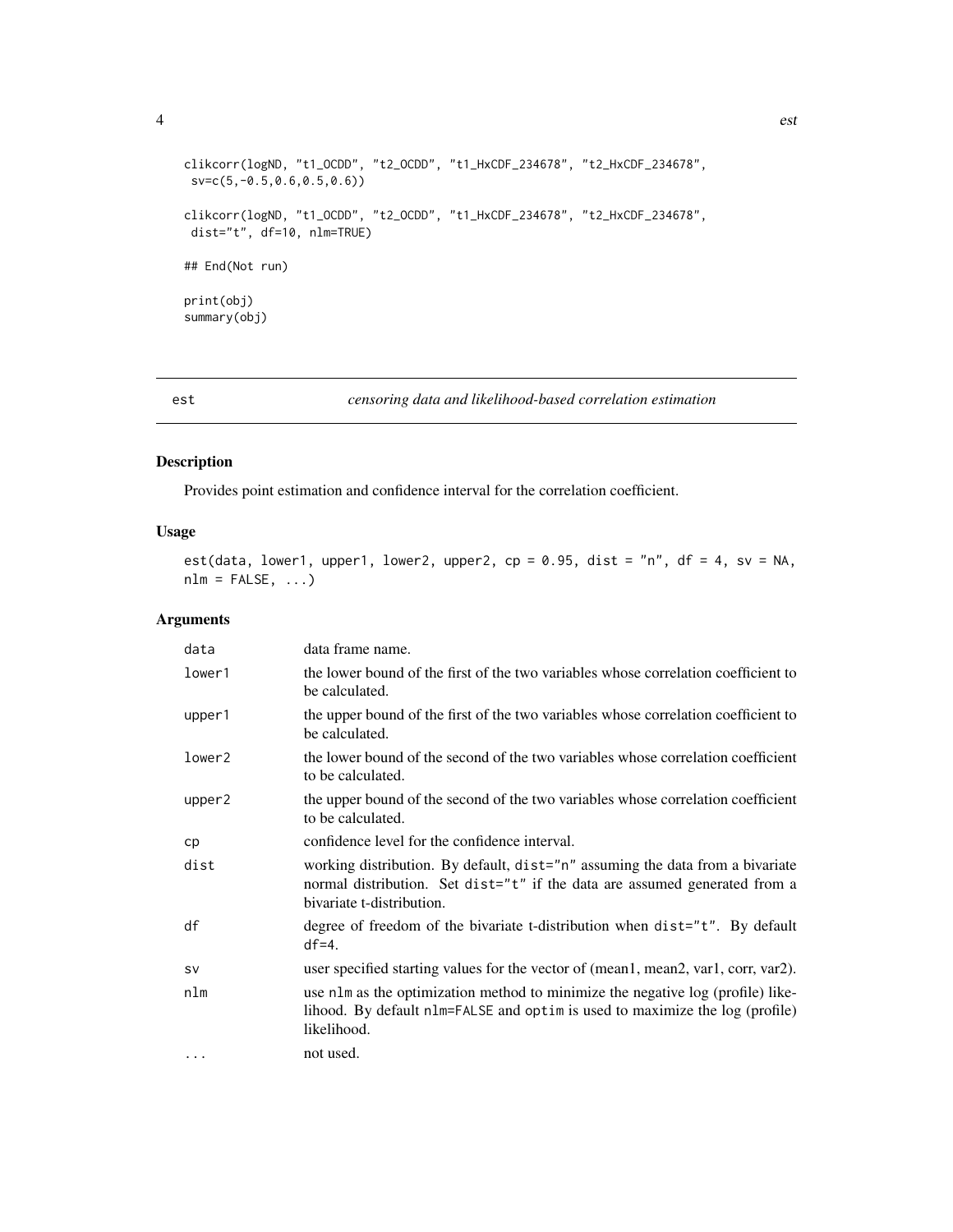#### <span id="page-4-0"></span>Value

| Cor  | maximum likelihood estimate (MLE) of the correlation coefficient. |
|------|-------------------------------------------------------------------|
| Cov  | estimated variance covariance matrix.                             |
| Mean | estimated means.                                                  |
| LCL  | lower bound of the profile confidence interval.                   |
| UCL  | upper bound of the profile confidence interval.                   |

#### Author(s)

Yanming Li, Kerby Shedden, Brenda W. Gillespie and John A. Gillespie.

#### References

Yanming Li, Kerby Shedden, Brenda W. Gillespie and John A. Gillespie (2016). Calculating Profile Likelihood Estimates of the Correlation Coefficient in the Presence of Left, Right or Interval Censoring and Missing Data.

#### Examples

```
data(ND)
logND <- log(ND)
logND1 <- logND[51:90,]
est(logND1, "t1_OCDD", "t2_OCDD", "t1_HxCDF_234678", "t2_HxCDF_234678")
## Not run:
est(logND, "t1_TCDD", "t2_TCDD", "t1_PeCDD", "t2_PeCDD")
est(logND, "t1_TCDD", "t2_TCDD", "t1_PeCDD", "t2_PeCDD", dist="t",
nlm=TRUE)
## End(Not run)
```
lrt *censoring data and likelihood-based correlation estimation inference*

#### Description

Provides likelihood ratio tests for making statistical inference about the correlation coefficient from bivariate censored/missing data.

#### Usage

```
lrt(data, lower1, upper1, lower2, upper2, dist = "n", df = 4,sv = NA, r\theta = \theta, nlm = FALSE, ...)
```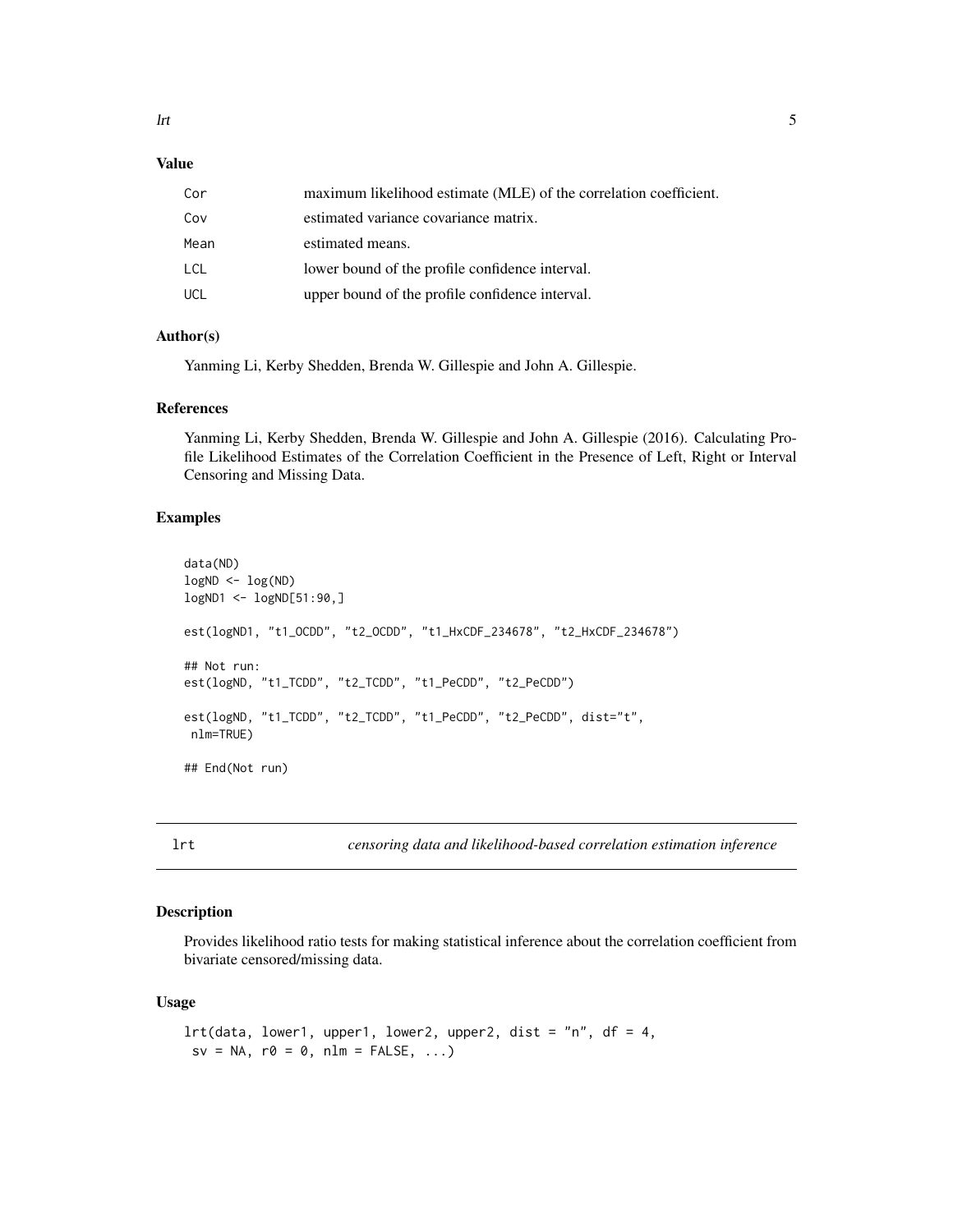| data    | a data frame name.                                                                                                                                                                       |
|---------|------------------------------------------------------------------------------------------------------------------------------------------------------------------------------------------|
| lower1  | the lower bound of the first of the two variables whose correlation coefficient to<br>be calculated.                                                                                     |
| upper1  | the upper bound of the first of the two variables whose correlation coefficient to<br>be calculated.                                                                                     |
| lower2  | the lower bound of the second of the two variables whose correlation coefficient<br>to be calculated.                                                                                    |
| upper2  | the upper bound of the second of the two variables whose correlation coefficient<br>to be calculated.                                                                                    |
| dist    | working distribution. By default, dist="n" assuming the data from a bivariate<br>normal distribution. Set dist="t" if the data are assumed generated from a<br>bivariate t-distribution. |
| df      | degree of freedom of the bivariate t-distribution when dist="t". By default<br>$df=4.$                                                                                                   |
| sv      | user specified starting values for the vector of (mean1, mean2, var1, corr, var2).                                                                                                       |
| r0      | correlation coefficient value under the null hypothesis. By default is 0.                                                                                                                |
| nlm     | use nlm as the optimization method to minimize the negative log (profile) like-<br>lihood. By default nlm=FALSE and optim is used to maximize the log (profile)<br>likelihood.           |
| $\cdot$ | not used.                                                                                                                                                                                |

#### Value

| Cor   | maximum likelihood estimate (MLE) of the correlation coefficient.                                               |
|-------|-----------------------------------------------------------------------------------------------------------------|
| m1llk | value of the log likelihood function evaluated at the MLE.                                                      |
| m0llk | value of the log likelihood function evaluated at the r0.                                                       |
| PØ    | p-value for likelihood ratio test with null hypothesis says that the true correlation<br>coefficient equals r0. |

#### Author(s)

Yanming Li, Kerby Shedden, Brenda W. Gillespie and John A. Gillespie.

#### References

Yanming Li, Kerby Shedden, Brenda W. Gillespie and John A. Gillespie (2016). Calculating Profile Likelihood Estimates of the Correlation Coefficient in the Presence of Left, Right or Interval Censoring and Missing Data.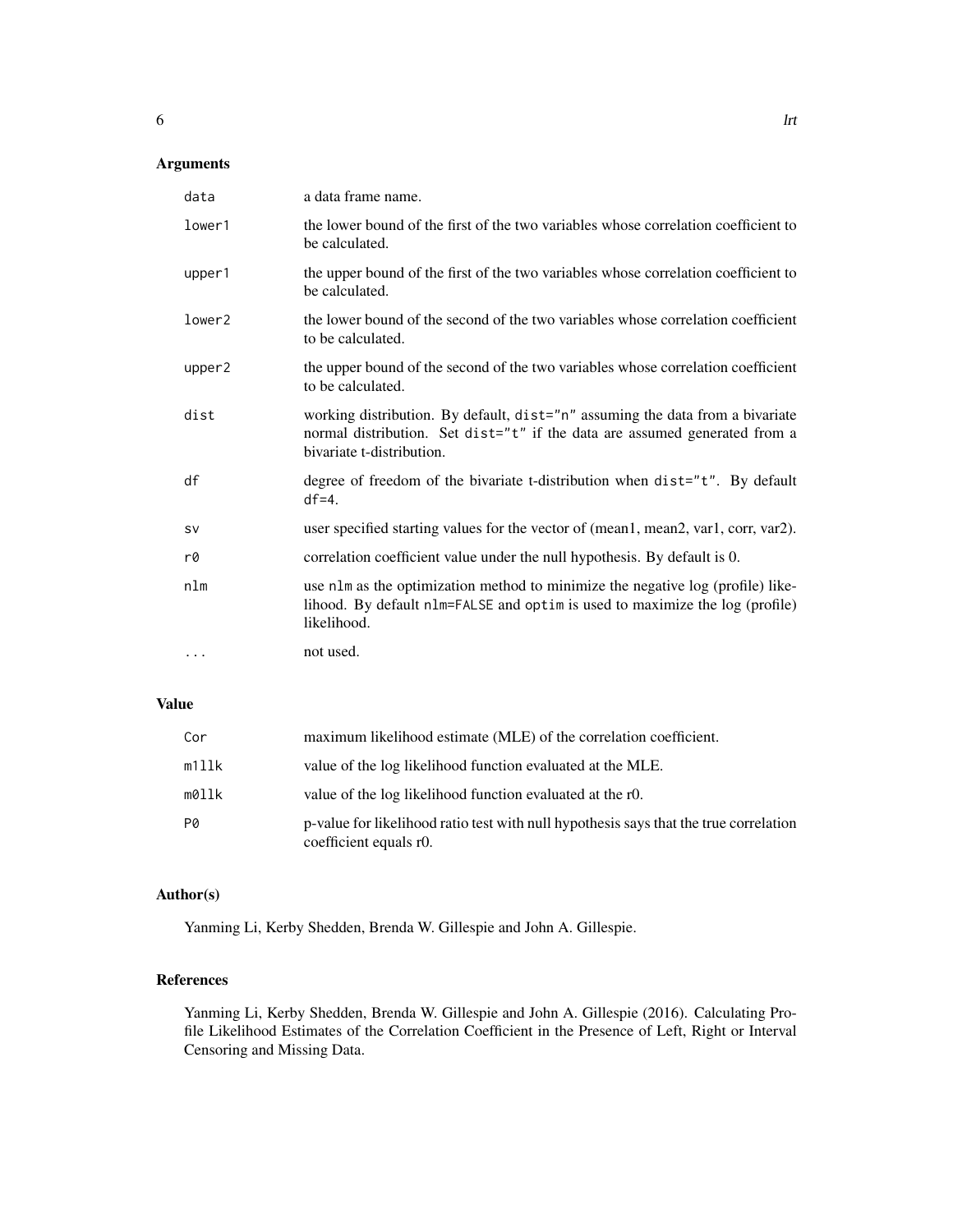#### <span id="page-6-0"></span> $ND$  7

#### Examples

```
data(ND)
logND < - log(ND)lrt(logND, "t1_TCDD", "t2_TCDD", "t1_PeCDD", "t2_PeCDD")
## Not run:
lrt(logND, "t1_TCDD", "t2_TCDD", "t1_PeCDD", "t2_PeCDD", dist="t")
## End(Not run)
```
ND *an NEHANSE data example*

#### Description

ND is an example data set extracted from National Health and Nutrition Examination Survey (NHANSE). The data set contains 100 samples and IDs and upper and lower bounds for 22 chemical compounds, including 7 dioxins, 9 furans, and 6 PCBs.

#### Usage

data(ND)

#### Format

A data frame with 1643 observations and 45 variables. Variables contain SEQN: ID; t1\_TCDD: lower bound for dioxin TCDD; t2\_TCDD: upper bound for dioxin TCDD; ... t1\_PCB\_189: lower bound for PCB\_189 and t2\_PCB\_189: upper bound for PCB\_189.

#### References

Yanming Li, Kerby Shedden, Brenda W. Gillespie and John A. Gillespie (2016). Calculating Profile Likelihood Estimates of the Correlation Coefficient in the Presence of Left, Right or Interval Censoring and Missing Data.

#### Examples

data(ND)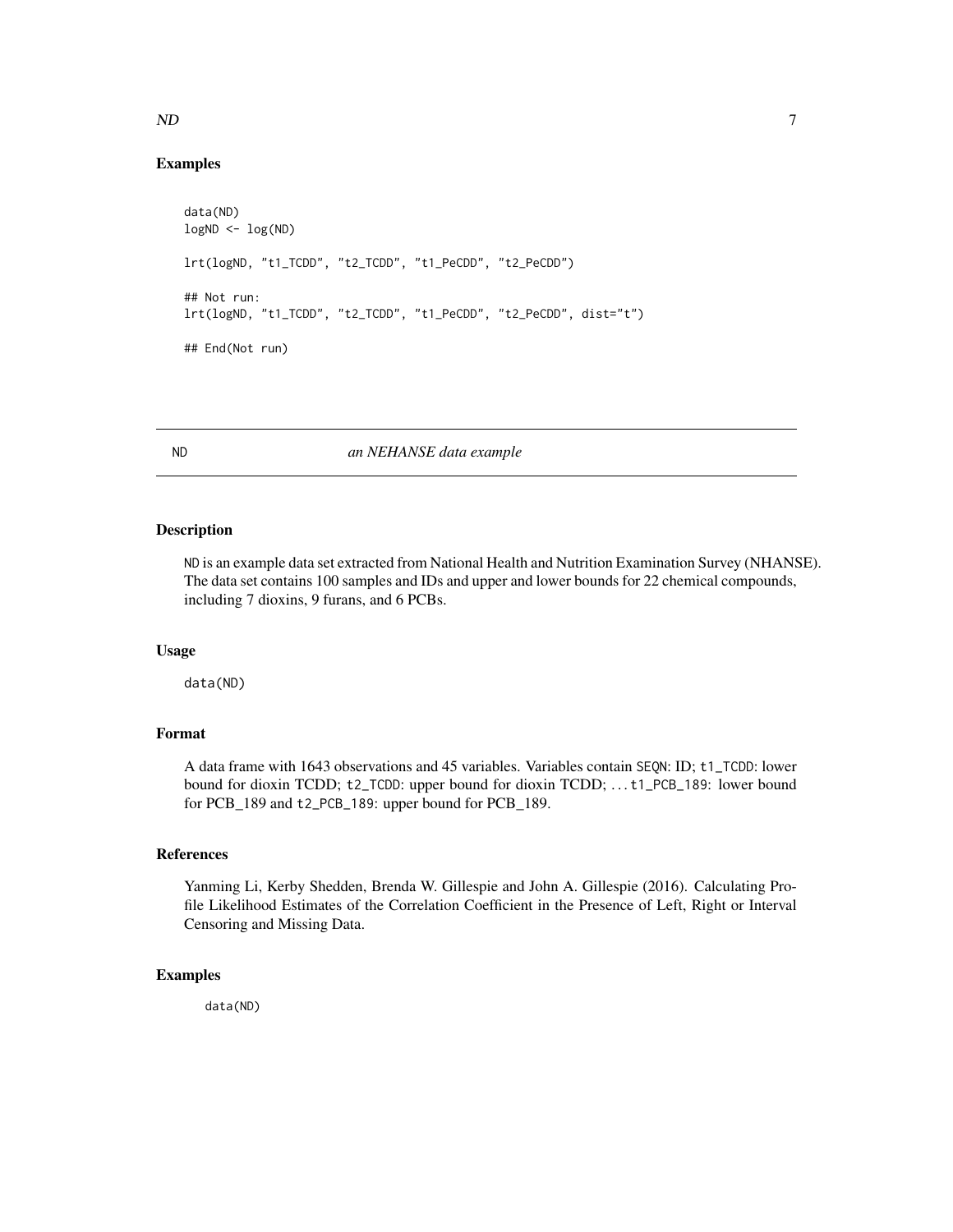<span id="page-7-0"></span>

#### Description

Produces a plot of the profile log likelihood function.

#### Usage

```
## S3 method for class 'clikcorr'
plot(x, type = "l", lwd = 2, col = "red", ...)
```
#### Arguments

| X    | a "clikcorr" object. |
|------|----------------------|
| type | line type.           |
| lwd  | line weight.         |
| col  | line color.          |
|      | not used.            |

#### Details

produces a plot of the profile log likelihood function.

#### Author(s)

Yanming Li, Kerby Shedden, Brenda W. Gillespie and John A. Gillespie.

#### References

Yanming Li, Kerby Shedden, Brenda W. Gillespie and John A. Gillespie (2016). Calculating Profile Likelihood Estimates of the Correlation Coefficient in the Presence of Left, Right or Interval Censoring and Missing Data.

#### Examples

```
data(ND)
logND <- log(ND)
logND1 <- logND[51:90,]
obj <- clikcorr(logND1, "t1_OCDD", "t2_OCDD", "t1_HxCDF_234678", "t2_HxCDF_234678")
plot(obj, type="o")
## Not run:
obj <- clikcorr(logND, "t1_OCDD", "t2_OCDD", "t1_HxCDF_234678", "t2_HxCDF_234678")
plot(obj, type="o", col="blue", lwd=1)
## End(Not run)
```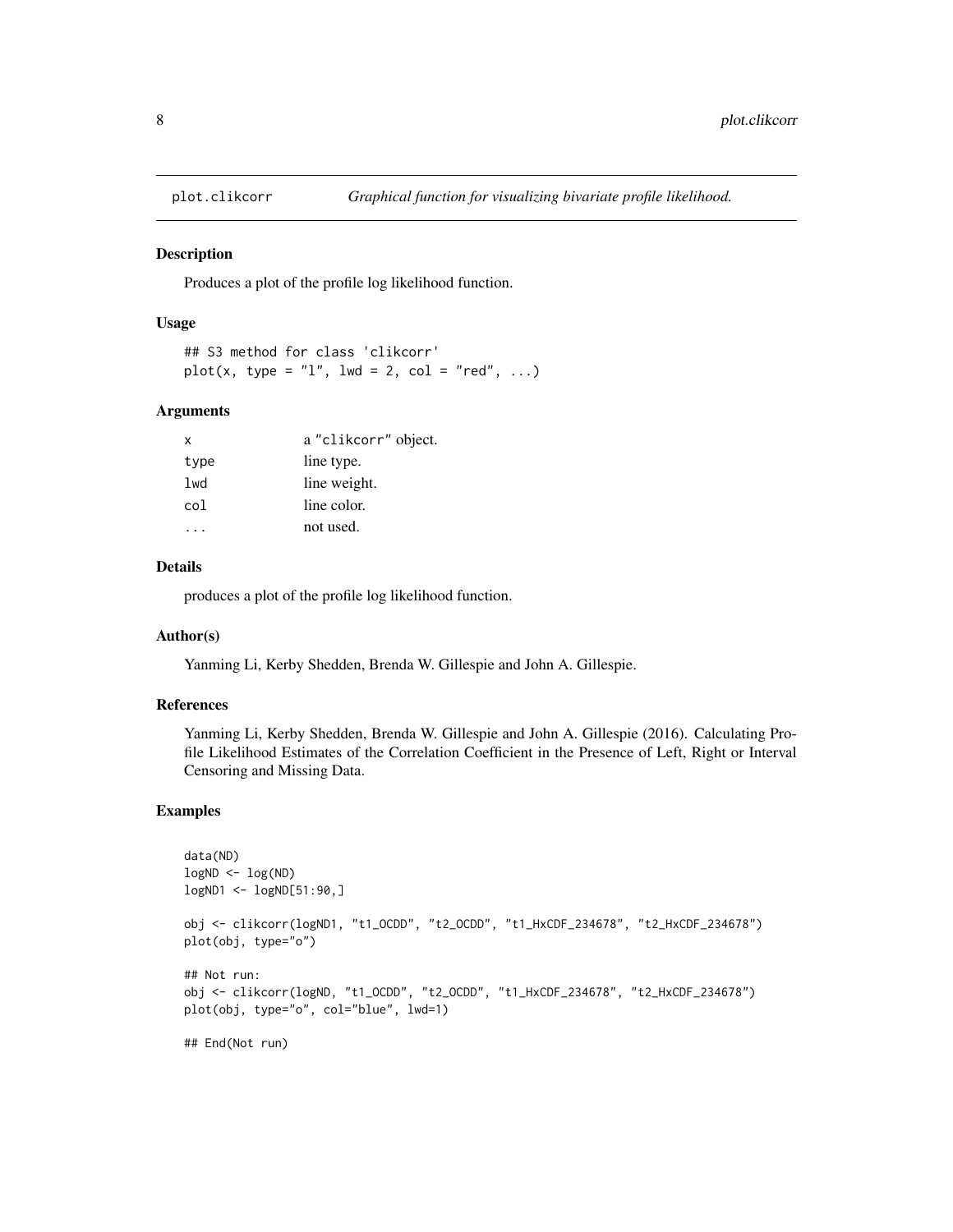<span id="page-8-0"></span>

#### Description

Generates matrix of scatter plots for bivariate data with different types of censoring and missing.

#### Usage

```
splot(data, lower.list, upper.list, ti =ifelse(length(lower.list)>2,
paste("Scatter plots of", lower.list[1], "to", lower.list[length(lower.list)]),
paste("Scatter plot of", lower.list[1], "and", lower.list[2])),
legend = TRUE, cex = 1.5, ...
```
#### Arguments

| data       | a data frame name.                                                                                                |
|------------|-------------------------------------------------------------------------------------------------------------------|
| lower.list | the lower bounds names in the data frame of the variables between which the<br>scatter plots are to be generated. |
| upper.list | the upper bounds names in the data frame of the variables between which the<br>scatter plots are to be generated. |
| ti         | figure title.                                                                                                     |
| legend     | figure legend.                                                                                                    |
| cex        | simbol sizes.                                                                                                     |
| $\ddotsc$  | not used.                                                                                                         |

#### Details

Generates matrix of scatter plots for bivariate data with different types of censoring and missing.

#### Author(s)

Yanming Li, Kerby Shedden, Brenda W. Gillespie and John A. Gillespie.

#### References

Yanming Li, Kerby Shedden, Brenda W. Gillespie and John A. Gillespie (2016). Calculating Profile Likelihood Estimates of the Correlation Coefficient in the Presence of Left, Right or Interval Censoring and Missing Data.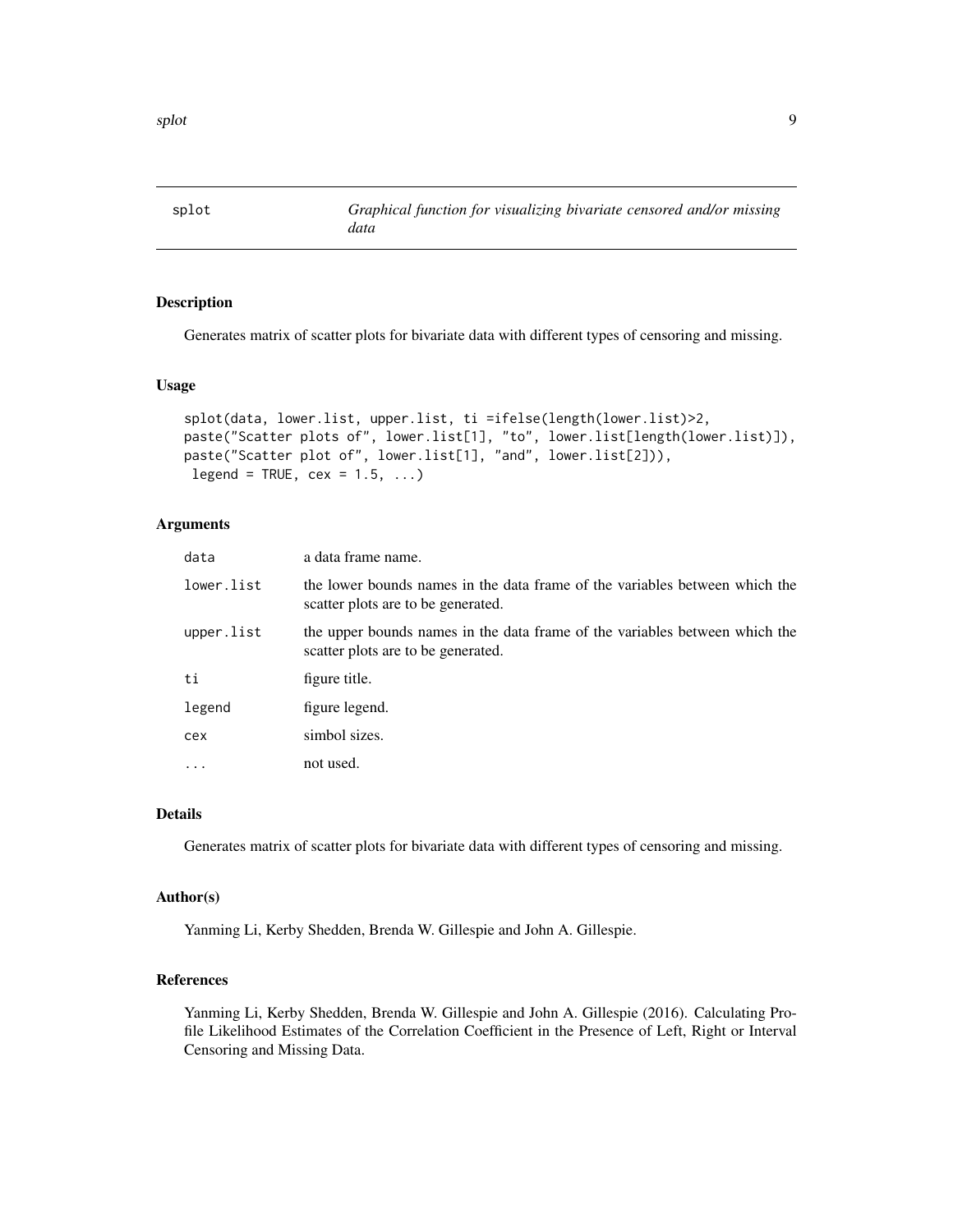#### Examples

```
data(ND)
logND <- log(ND)
splot(logND, c("t1_OCDD", "t1_TCDF", "t1_HxCDF_234678"),
c("t2_OCDD", "t2_TCDF", "t2_HxCDF_234678"), ti="scatter plot matrix")
splot(logND, c("t1_OCDD", "t1_TCDF", "t1_HxCDF_234678"),
c("t2_OCDD", "t2_TCDF", "t2_HxCDF_234678"), ti="scatter plot matrix", bg="gold")
```

| splot2 | Graphical function 2 for visualizing bivariate censored and/or missing |
|--------|------------------------------------------------------------------------|
|        | data.                                                                  |

#### Description

Generates scatter plot for bivariate data with different types of censoring and missing.

#### Usage

```
splot2(data, lower1, upper1, lower2, upper2, pch = 21, bg = "cyan",
xlab = lower1, ylab = lower2, ...)
```
#### Arguments

| data   | a data frame name.                                                                                                            |
|--------|-------------------------------------------------------------------------------------------------------------------------------|
| lower1 | the lower bound name in the data frame of the first of the two variables for whose<br>pairwise correlation to be calculated.  |
| upper1 | the upper bound name in the data frame of the first of the two variables for whose<br>pairwise correlation to be calculated.  |
| lower2 | the lower bound name in the data frame of the second of the two variables for<br>whose pairwise correlation to be calculated. |
| upper2 | the upper bound name in the data frame of the second of the two variables for<br>whose pairwise correlation to be calculated. |
| pch    | point character.                                                                                                              |
| bg     | point background color.                                                                                                       |
| xlab   | x axis label.                                                                                                                 |
| ylab   | y axis label.                                                                                                                 |
| .      | not used.                                                                                                                     |

#### Details

Generates scatter plot for bivariate data with different types of censoring and missing.

<span id="page-9-0"></span>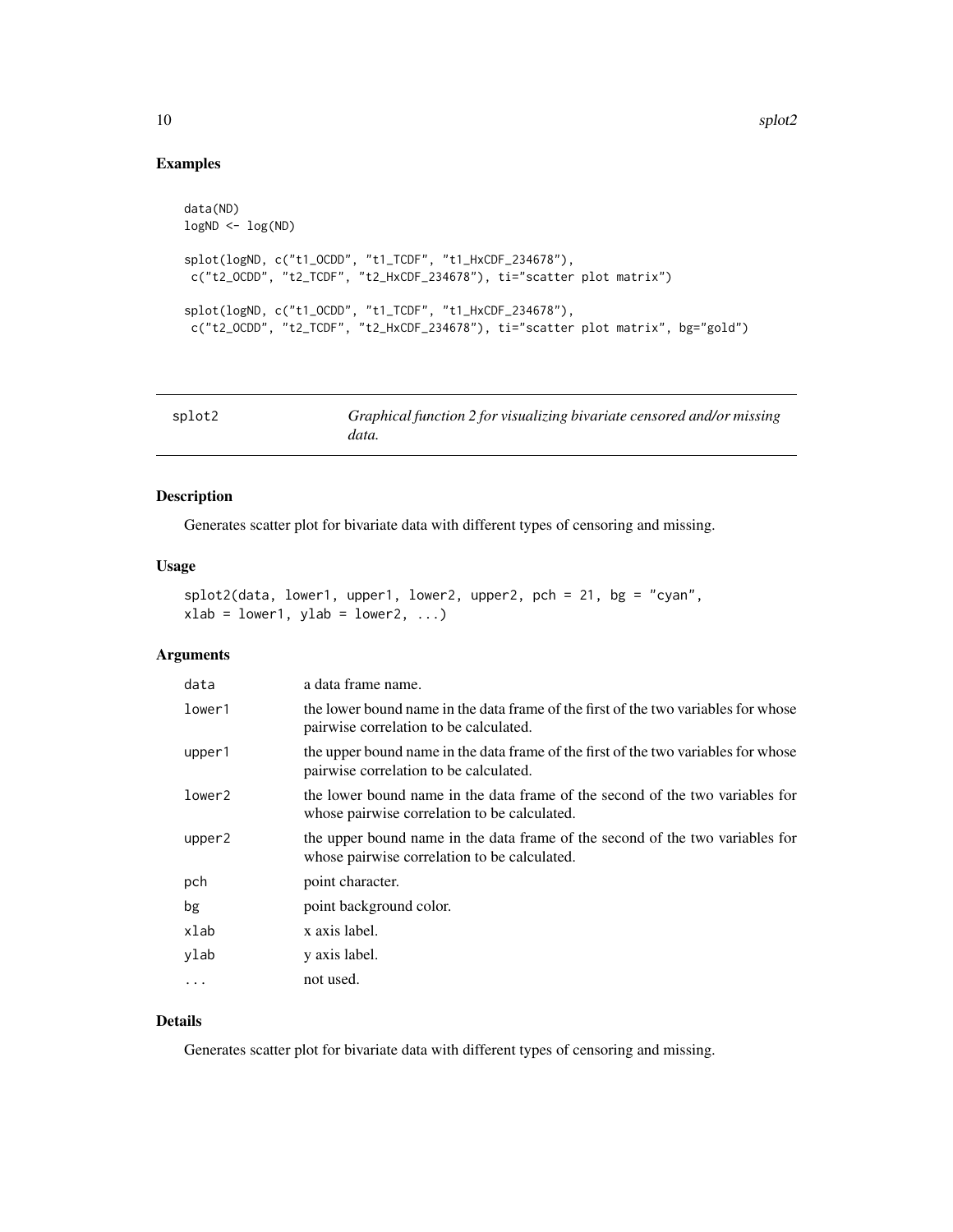#### <span id="page-10-0"></span>Author(s)

Yanming Li, Kerby Shedden, Brenda W. Gillespie and John A. Gillespie.

#### References

Yanming Li, Kerby Shedden, Brenda W. Gillespie and John A. Gillespie (2016). Calculating Profile Likelihood Estimates of the Correlation Coefficient in the Presence of Left, Right or Interval Censoring and Missing Data.

#### Examples

```
data(ND)
logND <- log(ND)
splot2(logND, "t1_OCDD", "t2_OCDD", "t1_HxCDF_234678",
 "t2_HxCDF_234678", xlab="OCDD", ylab="HxCDF234678")
x <- logND[which(!is.na(logND[,14]) & !is.na(logND[,15])),14]
y <- logND[which(!is.na(logND[,26]) & !is.na(logND[,27])),26]
xhist = hist(x, plot=False, breaks=10)yhist = hist(y, plot=FALSE, breaks=10)
zones=matrix(c(2,0,1,3), ncol=2, byrow=TRUE)
layout(zones, widths=c(5/6,1/6), heights=c(1/6,5/6))
top = max(c(xhist$counts, yhist$counts))
par(mar=c(5,5,1,1))
splot2(logND, "t1_OCDD", "t2_OCDD", "t1_HxCDF_234678",
 "t2_HxCDF_234678", xlab="OCDD", ylab="HxCDF234678", cex=1.5)
par(mar=c(0,6,2,4))
barplot(xhist$counts, axes=FALSE, ylim=c(0, max(xhist$counts)), space=0)
par(mar=c(6,0,4,2))
barplot(yhist$counts, axes=FALSE, xlim=c(0, max(yhist$counts)), space=0, horiz=TRUE)
```
sv *Calculating starting values for the vector of (mean1, mean2, var1, corr, var2) from completely observed data.*

#### Description

Calculates starting values for the vector of (mean1, mean2, var1, corr, var2) from completely observed data.

#### Usage

sv(data, lower1, upper1, lower2, upper2)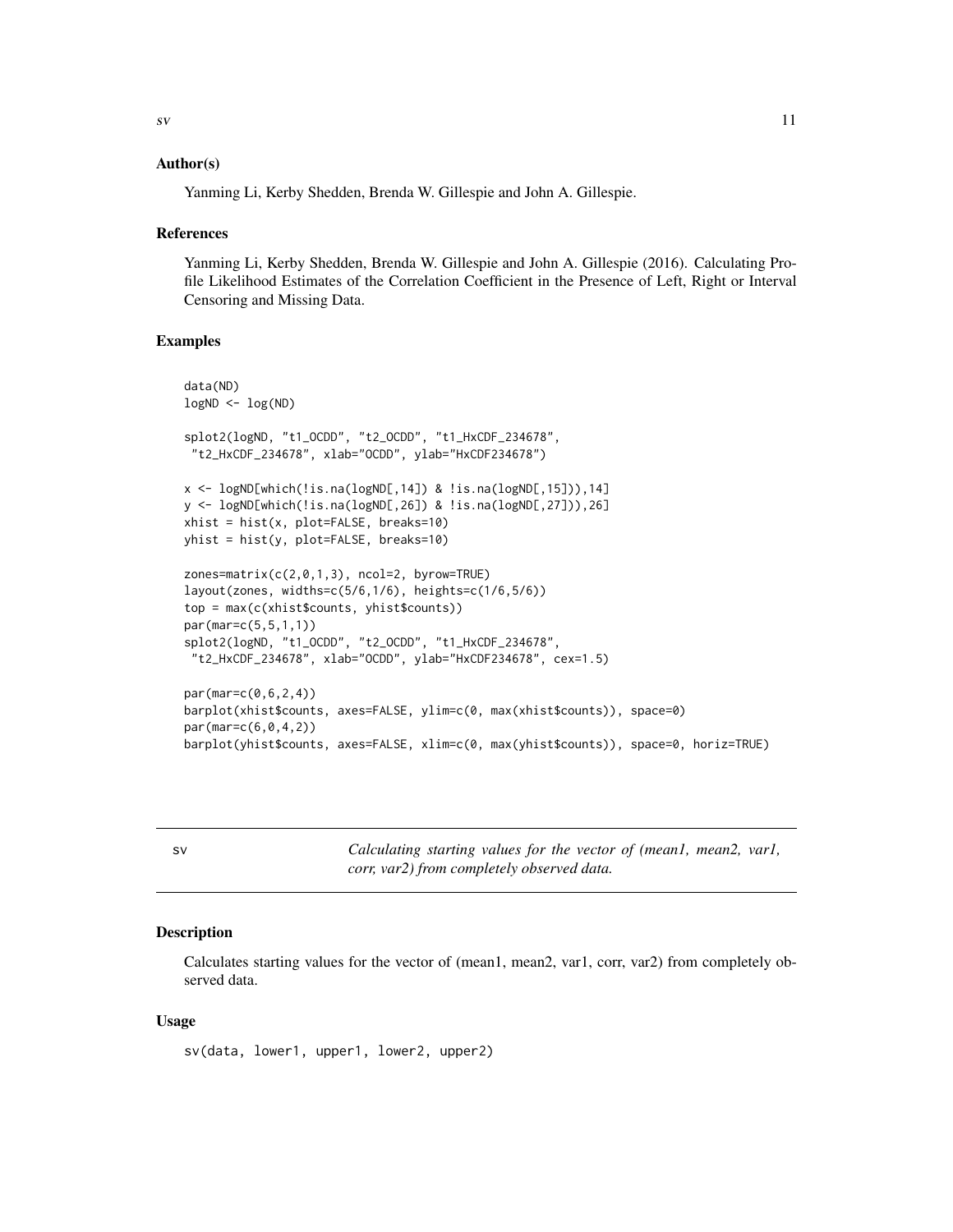| data   | a data frame name.                                                                                              |
|--------|-----------------------------------------------------------------------------------------------------------------|
| lower1 | the lower bound of the first variable of the two variables whose correlation co-<br>efficient to be calculated. |
| upper1 | the upper bound of the first variable of the two variables whose correlation co-<br>efficient to be calculated. |
| lower2 | the lower bound of the second variable of the two variables whose correlation<br>coefficient to be calculated.  |
| upper2 | the upper bound of the second variable of the two variables whose correlation<br>coefficient to be calculated.  |

#### Details

function sv calculates starting values for the vector of (mean1, mean2, var1, corr, var2) from completely observed data.

#### Value

| mu1  | starting value for the mean parameter of the first variable.      |
|------|-------------------------------------------------------------------|
| mu2  | starting value for the mean parameter of the second variable.     |
| var1 | starting value for the variance parameter of the first variable.  |
| cor  | starting value for the correlation coefficient.                   |
| var2 | starting value for the variance parameter of the second variable. |

#### Author(s)

Yanming Li, Kerby Shedden, Brenda W. Gillespie and John A. Gillespie.

#### References

Yanming Li, Kerby Shedden, Brenda W. Gillespie and John A. Gillespie (2016). Calculating Profile Likelihood Estimates of the Correlation Coefficient in the Presence of Left, Right or Interval Censoring and Missing Data.

#### Examples

data(ND) logND <- log(ND) sv(logND, "t1\_TCDD", "t2\_TCDD", "t1\_PeCDD", "t2\_PeCDD")